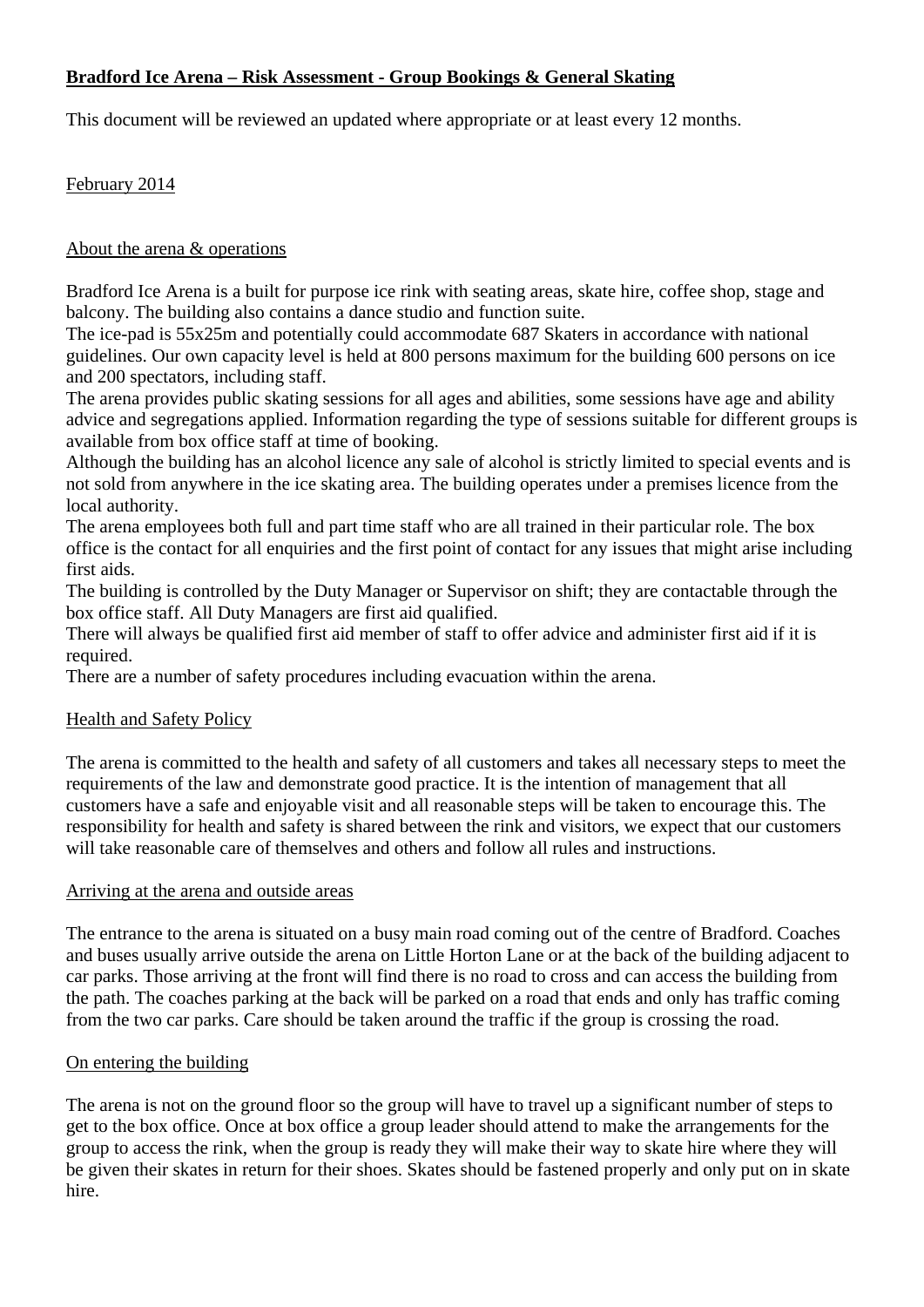# Personal items

There are lockers in skate hire that incur a fee. Groups usually leave bags etc on the seating areas with a group leader looking after them; we do not take responsibility for personal items that are stored in the seating areas. It is also important to remember that bags and coats can be a trip hazard if allowed to be left on the floor. Any high value personal items can be left with box office.

## Whilst skating

Ice skating is a fun activity for all ages that helps people keep active and have a healthier lifestyle, it involves the use of balancing skills and coordination.

Although we take great care to ensure our activity is as safe as possible, part of the fun is falling over and occasionally this can result in injury. To minimise the risk of injury to skaters or others there are a number or rules we expect visitors to comply with, group members should be briefed about safety instructions prior to the visit.

It is important that group members are dressed appropriately for the visit. Warm comfortable clothing is advised in layers, gloves and tight woolly hats are allowed; baseball caps and scarves not permitted whilst on the ice for safety reasons.

#### ICE RULES

There are numerous signs around the building to help skaters have a safe and enjoyable visit, please follow all instructions carefully and if unsure about any aspect, ask a member of staff. The following are some basic 'do's and don'ts'

## $DO =$

- Put skates on in skate hire
- Wear hoods down for skating
- Fasten boots correctly
- Skate in an anti-clockwise direction unless instructed otherwise
- Follow all instructions from stewards and staff
- Put litter in the bin

## DO NOT -

- Bring bags/rucksacks on the ice
- Wear baseball caps or scarves on the ice
- Use mobile phones/cameras or any music devices (i-pod/mp3s) whilst skating
- Spray ice, perform 'C' cuts (a type of stop that can damage the ice surface) or throw ice and snow
- Skate in chains of more than two people
- Play tig or bulldogs or chase each other around
- Skate at excessive speeds
- Sit or climb on barriers
- Push and pull others
- Carry children on the ice
- Stand still or gather in groups on the ice
- Eat or drink on the ice
- Skate backwards without due care and attention to others
- Access the ice when a resurface is taking place
- Access the ice in shoes